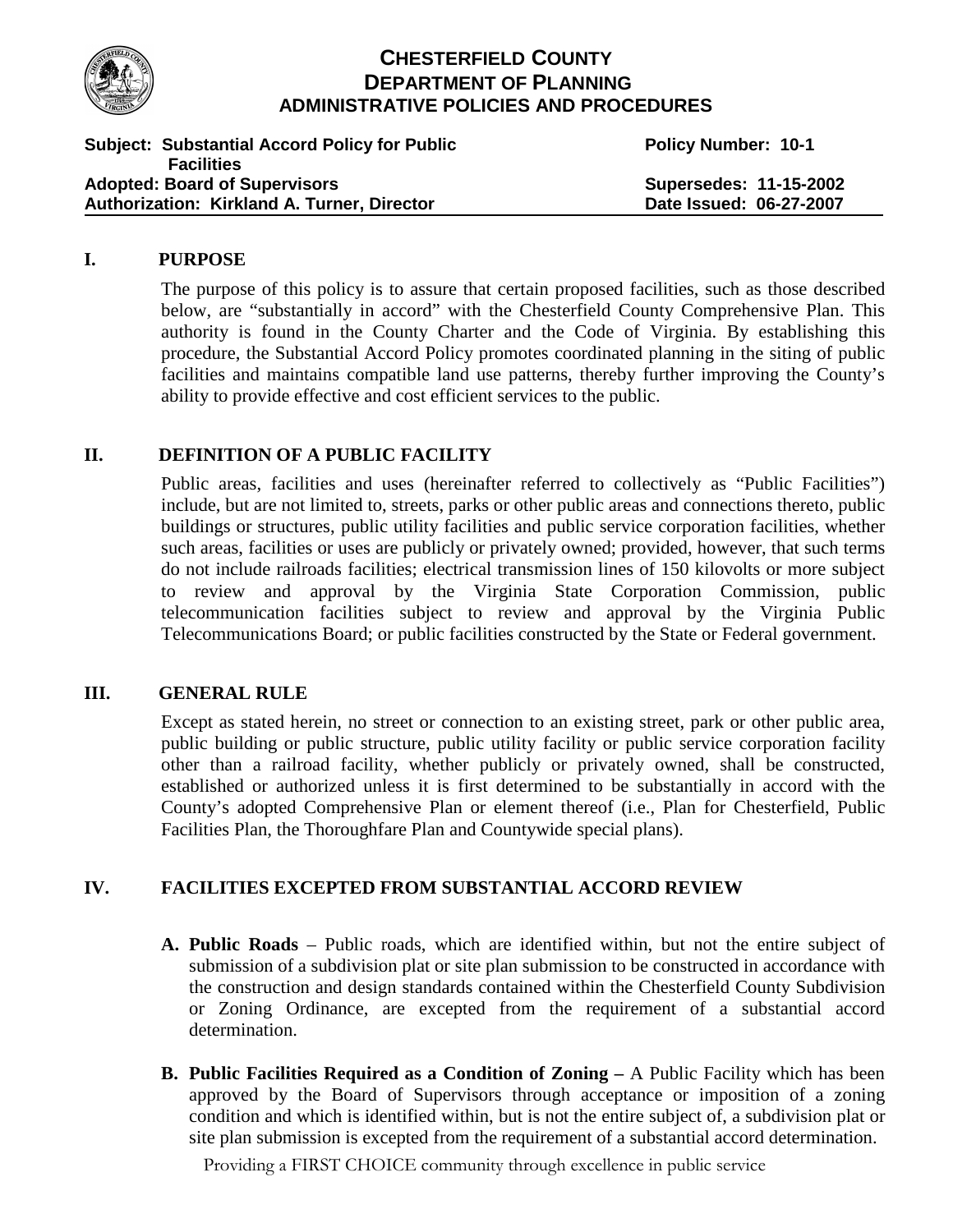- **C. Board Approved Public or Private Facility –** Any public or private public facility which has been approved by the Board of Supervisors following a public hearing held pursuant to the County's Zoning Ordinance so long as such public or private facility or use remains subject to the requirements of the Zoning Ordinance.
- **D. Service Extensions and Repairs –** Paving, repair, reconstruction, improvement, drainage or similar work and normal service extensions of public utilities or public service corporations are excepted from the requirement of a substantial accord determination unless involving a change in location or extent of a street or public area.
- **E. Projects not Involving Substantial Change in Scale of Existing Facility** Improvements to Public Facilities at existing, approved sites which are necessary to the primary site purpose and which do not involve a significant change in scale or level of facility service are excepted from the requirement of a substantial accord determination. Such excepted projects may include building additions, replacement, upgrade, or phased completion of a facility complex. However, if a facility is to be added to an existing site, which expands the level of service beyond the original site purpose, such a project will not be excepted from the requirement of a substantial accord determination. For example, a regional size swimming pool proposed at an existing neighborhood park will require substantial accord approval.
- **F. Railroads; Electrical Transmission Lines; Public Television and Radio** Railroad facilities; electrical transmission lines of 150 kilovolts or more subject to review and approval by the Virginia State Corporation Commission; and public telecommunication facilities subject to review and approval by the Virginia Public Telecommunications Board are excepted from the requirement of a substantial accord determination.
- **G. State and Federal Facilities** Public Facilities constructed by the State or Federal Government are excepted from the requirement of a substantial accord determination.

## **V. SUBSTANTIAL ACCORD APPLICATION**

- **A. Pre-Application Conference –** Prior to making an application for Substantial Accord Determination, an applicant or their agent shall have a pre-application conference with the Planning Department and other co-reviewing agencies.
- **B. Applications for Substantial Accord Determinations –** With respect to any proposed Public Facility, a request for substantial accord determination must be made on an application form supplied by the Planning Department. The persons entitled to initiate an application are identified in the Zoning Ordinance. However, any application initiated by the Director of a County Department or Office must first obtain approval from the County Administrator or his designee. The Director of Planning shall promptly examine all applications to determine whether they are in proper from, and shall advise the applicant of the date on which his application was accepted for review, or what further information is required to constitute a satisfactory application. A request for a substantial accord determination shall not be deemed to have been made until all required information is received by the Planning Department.
- **C. Fee –** The cost of processing each request as required by the Zoning Ordinance shall be paid simultaneously with the filing of the application. Chesterfield County departments, with the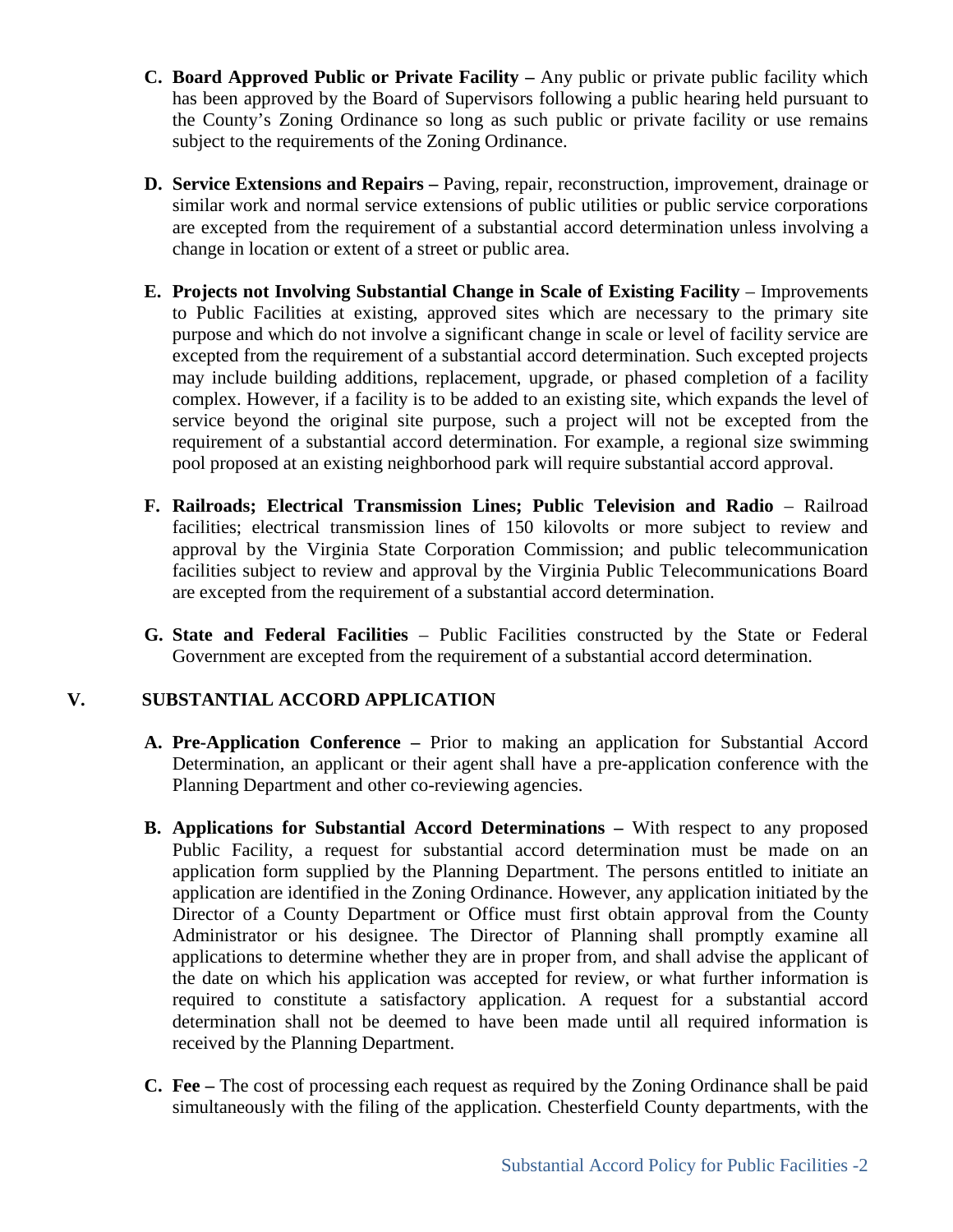exception of enterprise funded departments and the school board, will not be required to pay this fee.

### **VI. SUBSTANTIAL ACCORD DETERMINATION PROCEDURE**

**A. Review by the Director of Planning –** Upon receipt of an application for a substantial accord determination, the Director of Planning shall analyze the general location, character and physical extent of the proposed public facility in light of the adopted elements of the County's Comprehensive Plan, including the *Thoroughfare Plan* and the *Public Facilities Plan*.

The Director of Planning shall examine the siting and planning criteria contained in those documents and shall solicit comments from relevant co-reviewing agencies. The Director of Planning shall then make a recommendation to the Planning Commission regarding compliance with the County's Compliance Plan.

### **B. Consideration by the Planning Commission-**

- 1. **Public Hearing –** The Commission shall consider the general location, character and physical extent of the proposed Public Facility in relation to the adopted elements of the County's Comprehensive Plan and siting criteria contained in such documents. In addition, the Commission shall hold a public hearing and consider public comments and other relevant factors in arriving at its substantial accord determination, which may be conditional.
- 2. Failure of the Planning Commission to approve or disapprove a request for a substantial accord determination within sixty (60) days from receipt of proper application in the Planning Department, unless such time is extended by the Board of Supervisors or the applicant requests a deferral, shall be deemed approval by the Commission. Subject to any contrary instructions from the Board of Supervisors, and time permitting, the Commission may defer any request to a subsequent meeting.

## **VII. NOTIFICATION OF COMMISSION DECISION**

The Director of Planning shall promptly file with the Clerk of the Board of Supervisors a written report of each substantial accord determination made by the Planning Commission indicating whether the Commission approved or disapproved such request and the reasons therefore. The Director of Planning shall also promptly notify the applicant of the decision of the Planning Commission.

## **VIII. APPEALS BY THE APPLICANT**

The applicant may appeal the decision of the Planning Commission by filing with the Director of Planning within ten (10) days following the Commission's decision a written petition to the Board of Supervisors setting forth the reasons for the appeal. Any appeal by the applicant to the Board of Supervisors must be heard and determined by the Board within sixty (60) days from the date of its filing.

### **IX. REVIEW BY THE BOARD OF SUPERVISORS**

By a majority vote of its members, the Board of Supervisors may overrule a substantial accord determination made by the Planning Commission, or refer the matter back to the Planning